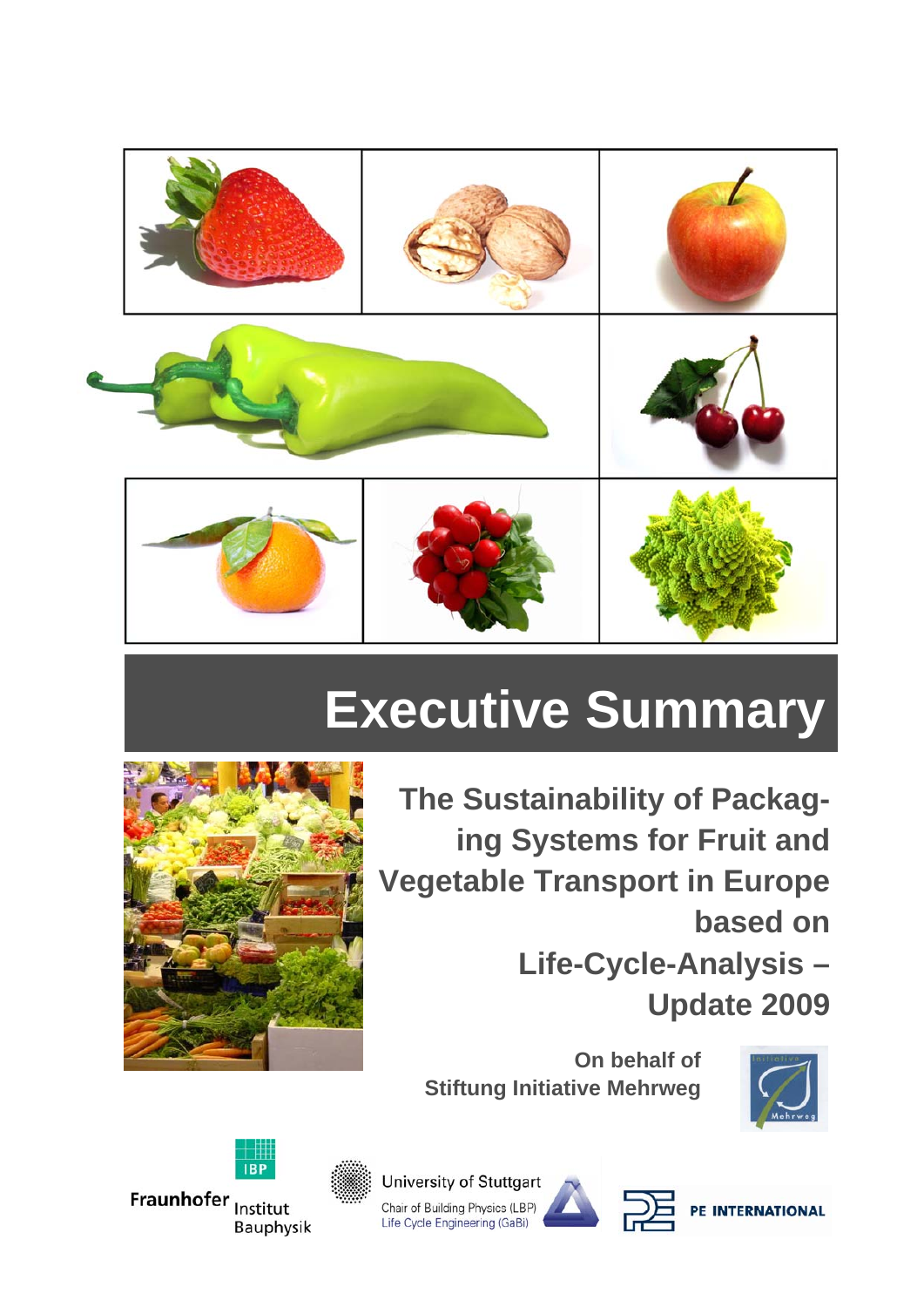#### **Executive Summary The Sustainability of Packaging Systems for Fruit of the Study: and Vegetable Transport in Europe based on Life-Cycle-Analysis – Update 2009**

**Client:** 

### **Stiftung Initiative Mehrweg**

**Geschäftsstelle** 

Ansprechpartner: Staatssekretär a. D. Clemens Stroetmann Geschäftsführer



Eichenweg 11 D-14552 Michendorf **Germany** Phone: +49 33205-24037 Fax: +49 33205-24038 E-mail: choch4@t-online.de

**Date:**

**March 2009**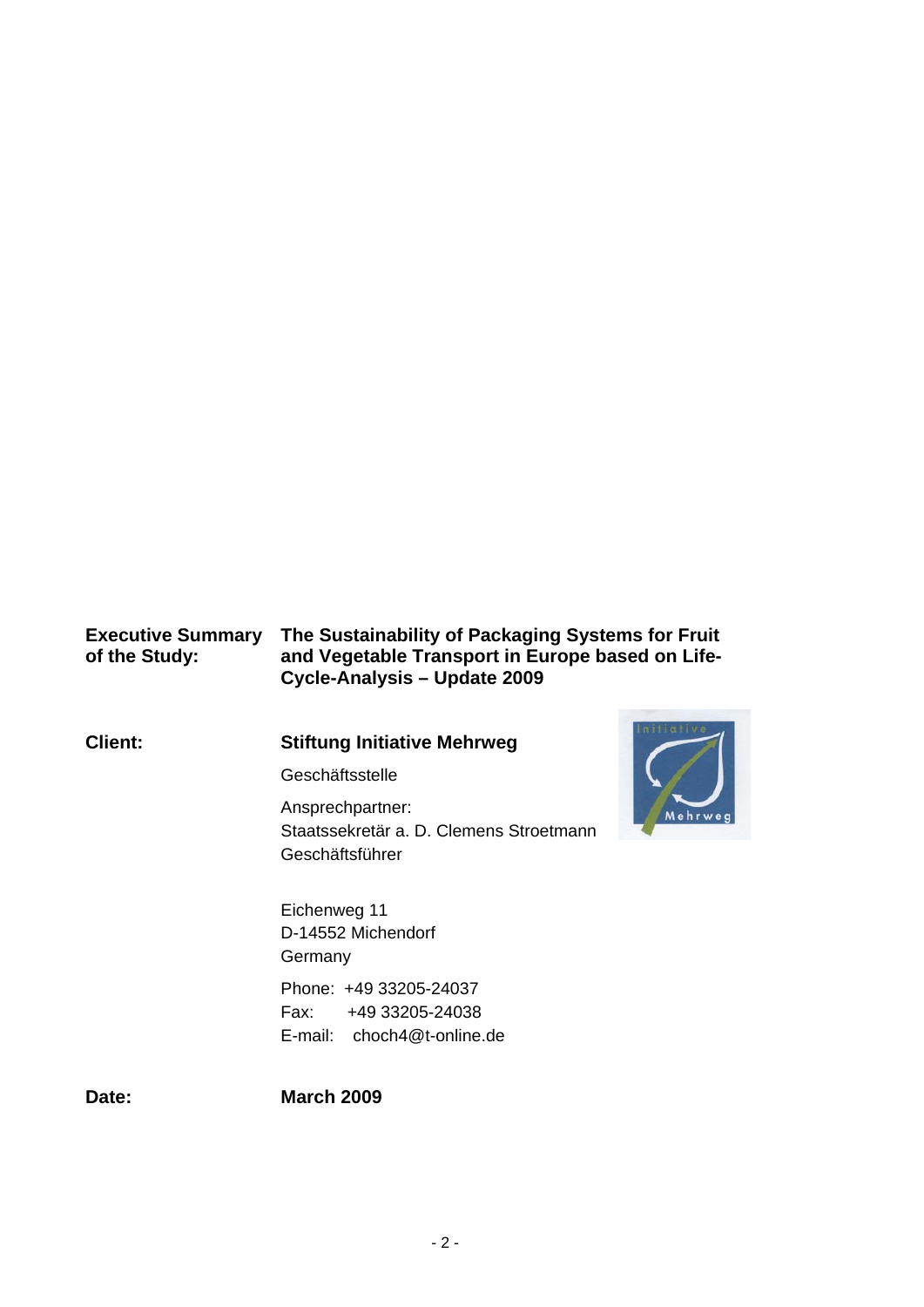#### **Authors**

#### **Department Life Cycle Engineering (GaBi)**

Fraunhofer Institute for Building Physics (IBP)

and

Chair of Building Physics University of Stuttgart

Dipl.-Ing. Stefan Albrecht Dipl.-Geooecol. Tabea Beck Dipl.-Ing. Leif Barthel Dipl-Ing. Matthias Fischer



# Fraunhofer Institut Bauphysik



University of Stuttgart

Chair of Building Physics (LBP) Life Cycle Engineering (GaBi)



Hauptstraße 113 D – 70771 Leinfelden – Echterdingen

| <u>D TUTTLOMNUMUM LUMONINUM</u> |                              |
|---------------------------------|------------------------------|
| Telefon                         | $+49(0)$ 711 48 99 99 - 0    |
| Fax                             | $+49(0)$ 711 48 99 99 - 11   |
| E-mail                          | gabi@LBP.uni-stuttgart.de    |
| Internet                        | www.lbpgabi.uni-stuttgart.de |

In cooperation with

#### **PE International**

Dr. Sabine Deimling Dr. Martin Baitz

**Picture source:** 



Hauptstraße 111 – 113 D – 70771 Leinfelden – Echterdingen

| Telefon<br>Fax | $+49(0)$ 711 34 18 17 - 0<br>$+49(0)$ 711 34 18 17 - 25 |
|----------------|---------------------------------------------------------|
| E-mail         | info@pe-international.com                               |
| Internet       | www.pe-international.com                                |

From top left to bottom right © Karin Miersch / PIXELIO © S. Hainz / PIXELIO © Knipselinse / PIXELIO © A. Dreher / PIXELIO © Christopher Kahnt / PIXELIO © S. Hainz / PIXELIO © Stephanie Hofschlaeger / PIXELIO © Joujou / PIXELIO © Johannes Kreißig http://www.pixelio.de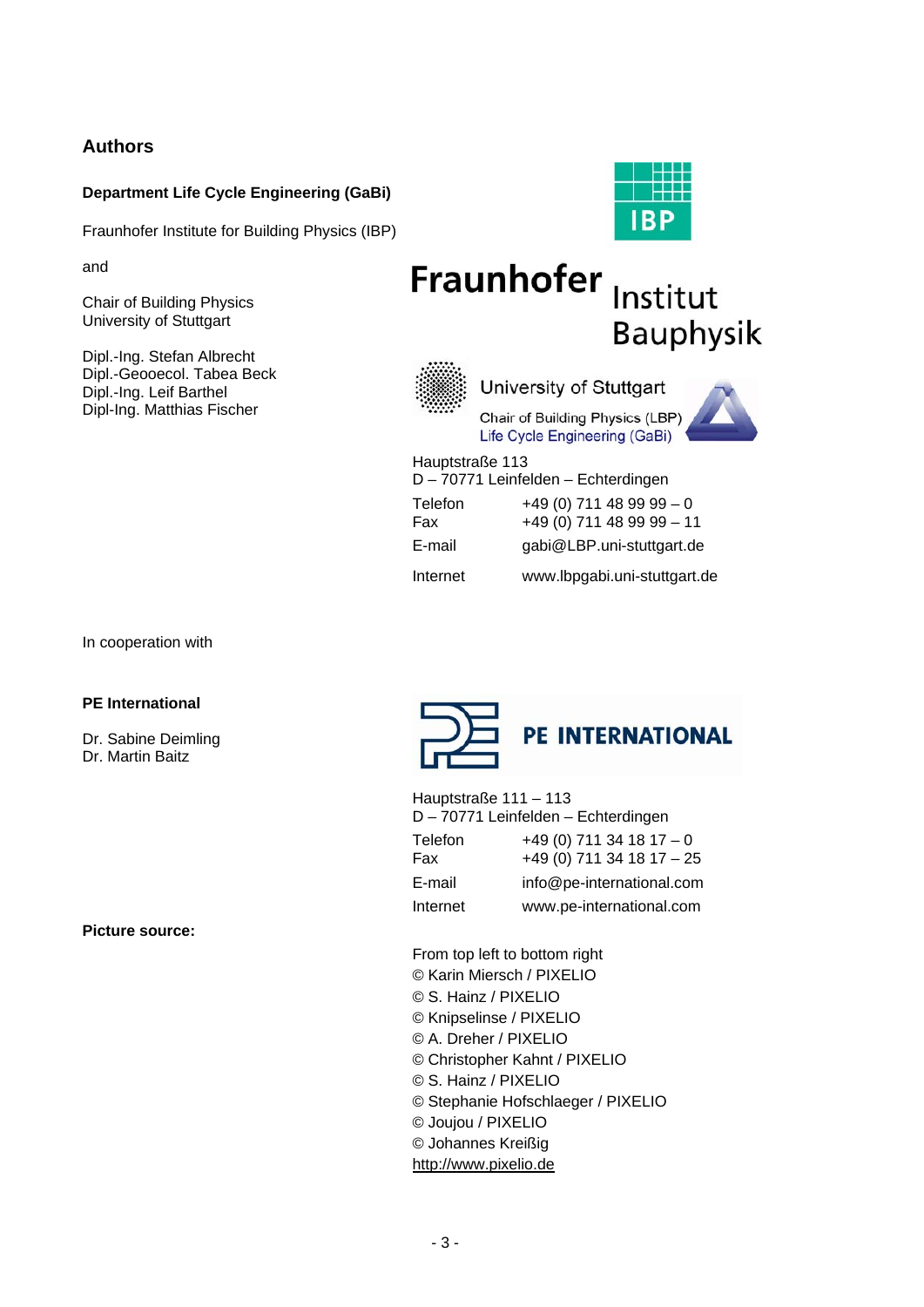



## **Executive Summary**

#### **Introduction and background**

It is difficult to imagine life in Europe today without fresh fruit and vegetables in our supermarkets and retail shops. Their year-round supply requires a complex logistical system. Plastic crates, cardboard boxes and wooden boxes are all used as transport packaging. While plastic crates are employed as returnable (or multi-way) packaging, wooden boxes and cardboard boxes are one-way solutions.

#### **Task and goal of the study**

In August 2008, the "Stiftung Initiative Mehrweg" ("Foundation for Reusable Systems", a foundation under German Civil Law) ordered an update of the study "The Sustainability of Packaging Systems for Fruit and Vegetable Transport in Europe based on Life-Cycle-Analysis", a Life Cycle Assessment (LCA) study to analyse and compare the common packaging systems for fruit and vegetables in Europe with respect to their environmental, economic and social impacts, using current data on the production and use of fruit and vegetable transport boxes. The study has primarily been authorized and conducted in 2006 and aims at comparing multi-way plastic crates, one-way cardboard boxes and oneway wooden boxes in terms of environmental impacts, costs and selected social aspects.

In order to evaluate the environmental-technical, economic and social potentials of the packaging options correctly, their specific characteristics over the whole life cycle (e.g. technical situation and boundary conditions, relevant environment effects, economic and social aspects) must be included. This study attaches great importance to reproducing a situation of fruit and vegetable transport that is representative for whole Europe and is not aimed at mapping any specific situations.

It is assumed that each of the analysed packaging systems has advantages and disadvantages, depending on the type of factors considered, the definition of the transportation task and the distribution distance.

The study provides a basis for the packaging industry, the logistical service providers and the industrial customers to reach a decision on the packaging option that offers the most environmental benefits and that best considers sustainability aspects according to the conditions in each case.

The study was carried out by the Department Life Cycle Engineering (GaBi) at the University of Stuttgart and PE International by order of the Stiftung Initiative Mehrweg (SIM).

The environmental impact assessment is a DIN EN ISO 14040ff comparative Life Cycle Assessment. The study has had its conformity with the DIN EN ISO 14040ff checked by external, independent experts. The conclusions of the Critical Review Panel were that the study was conducted in accordance with ISO 14040 and 14044.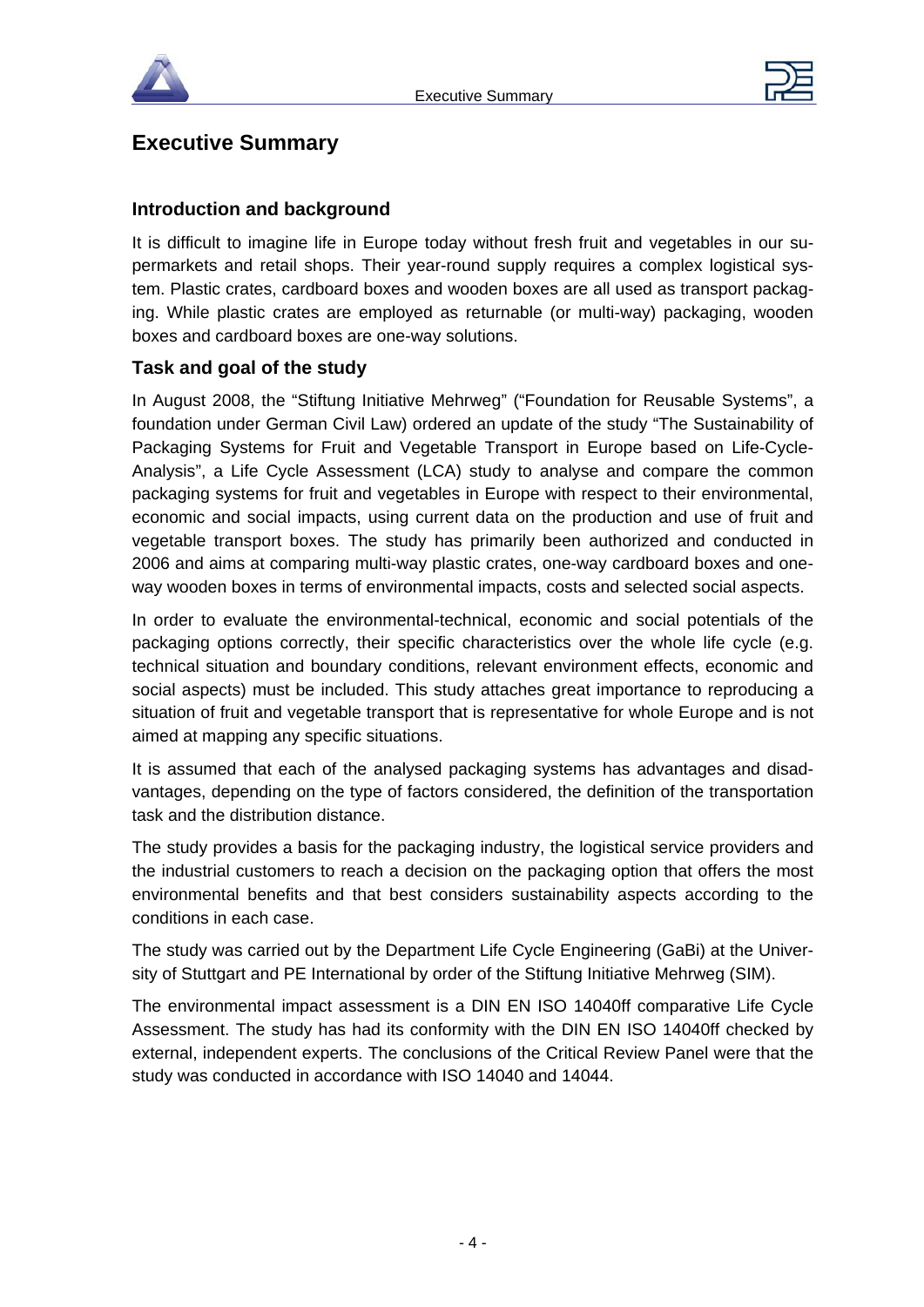



#### **Scope of the study**

In the first instance, transportation of 1000 tons of fruits and vegetables is assumed, which are distributed either in plastic crates (multi-way-system) or in wooden boxes or cardboard boxes (both one-way-systems).

Packaging of the same size (600mm x 400mm x 240mm) and comparable capacity (15 kg fruits or vegetables per box) form the basis of the comparison. To transport this amount, 66.667 boxes in each of the analysed packaging types are necessary. As the plastic crates can be multi-used, their average lifetime and the number of fillings during the lifetime have to be considered. For the plastic crates two scenarios are considered:

- ▶ A **conservative scenario**: A lifetime of 10 years and 50 fillings
- ▶ A **technical scenario**: A lifetime of 20 years and 100 fillings

Applying this to the non-returnable packaging systems, 3,333,350 (conservative scenario) and 6,666,700 (technical scenario) wooden or cardboard boxes are required to transport the same amount. The conservative scenario allows for 15,666 plastic crates to be replaced over the 10 year lifetime due to damage.

If the actual lifetime of the plastic crates is determined by the ratio of the number of crates irreparably damaged per year to the total number remaining, it may exceed the 20 year lifetime that has been assumed for the technical scenario.

Thus the conservative scenario includes substantial safety factors in reserve. The technical scenario satisfies the circumstances of typical fruit and vegetable traffic today.



**Overview of the mass flows (number of boxes/crates) during the life-cycle of the systems (conservative scenario)**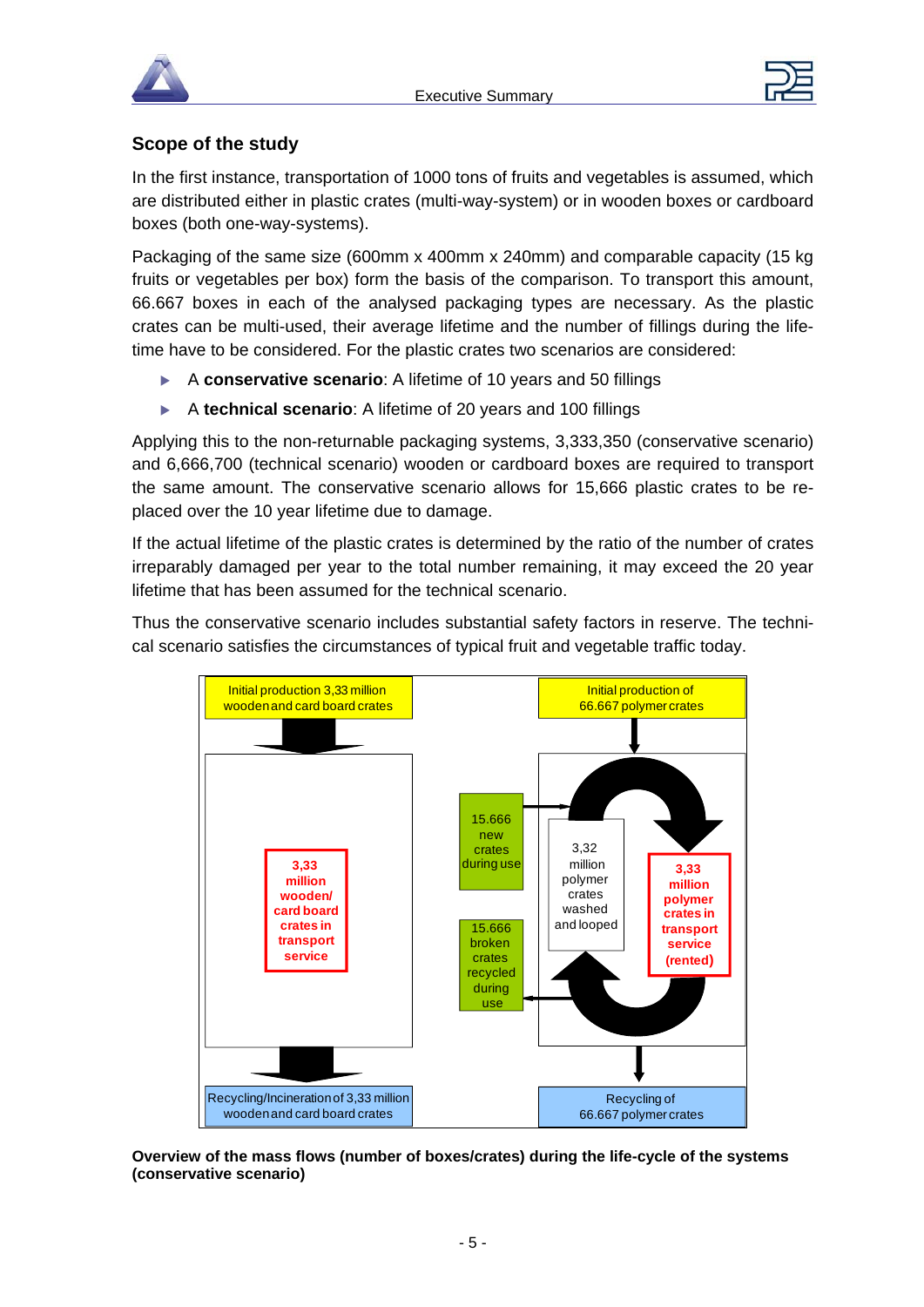



The study covers the whole life cycle of the three packaging systems in a Europe-wide dimension. It considers the five most significant fruit and vegetable producing-countries (Spain, Italy, France, The Netherlands and Germany) and four of the biggest consumer markets (France, The Netherlands, Great Britain and Germany).

The three systems are examined and compared with regard to:

#### **Environmental Effects:**

- $\blacktriangleright$  The Primary Energy Demand
- $\blacktriangleright$  The Global Warming Potential "greenhouse effect"
- $\blacktriangleright$  The Ozone Depletion Potential "impact on the ozone layer"
- $\blacktriangleright$  The Acidification Potential contribution to "acid rain"
- $\blacktriangleright$  The Eutrophication Potential contribution to "over-fertilisation"
- $\blacktriangleright$  The Photochemical Ozone Creation Potential contribution to "summer smog"

#### **Economic Indicators:**

 $\blacktriangleright$  The Life Cycle Costs

#### **Social Indicators:**

- $\blacktriangleright$  The total time of work
- $\blacktriangleright$  The total time of women work
- $\blacktriangleright$  The differentiation of the working time into qualification levels
- $\blacktriangleright$  The number of lethal and non-lethal accidents

Economic and social indicators were regarded for assessing the sustainability.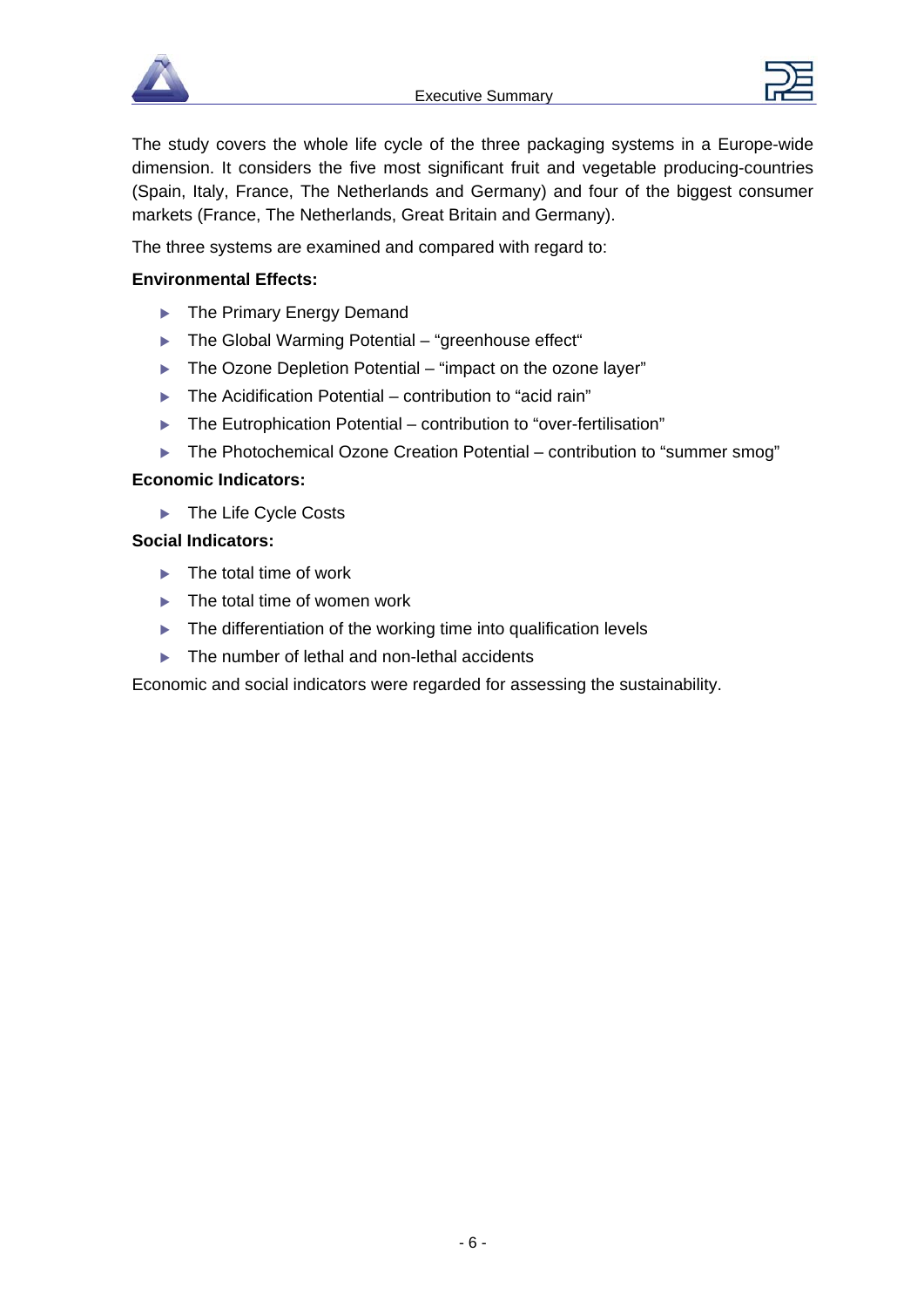



#### **Selected results**

#### *The Environmental Effects*

The plastic crates and the cardboard boxes have almost the same **Primary Energy Demand** from non-renewable resources. The cardboard and the wooden boxes have an additional, high requirement of primary energy from renewable resources. Non-renewable resources are saved as a result of the energy produced from burning the wooden and cardboard boxes after use. This results in a reduction in the net non-renewable primary energy used for the cardboard boxes. In case of the wooden boxes, more non-renewable primary energy is generated than is necessary for production, resulting in a negative contribution.



#### **Relative primary energy consumption of the three systems with regard to the maximum single value for the conservative scenario (100% is the renewable primary energy demand for cardboard boxes)**

Considering the other **environmental indicators**, the plastic crates and wooden boxes are approximately on the same level regarding the Global Warming Potential. The differences between them are negligible. The plastic crates perform best in the "Eutrophication", in the "Summer Smog" and in the "Acidification" category and the wooden boxes in the "Ozone Depletion" category.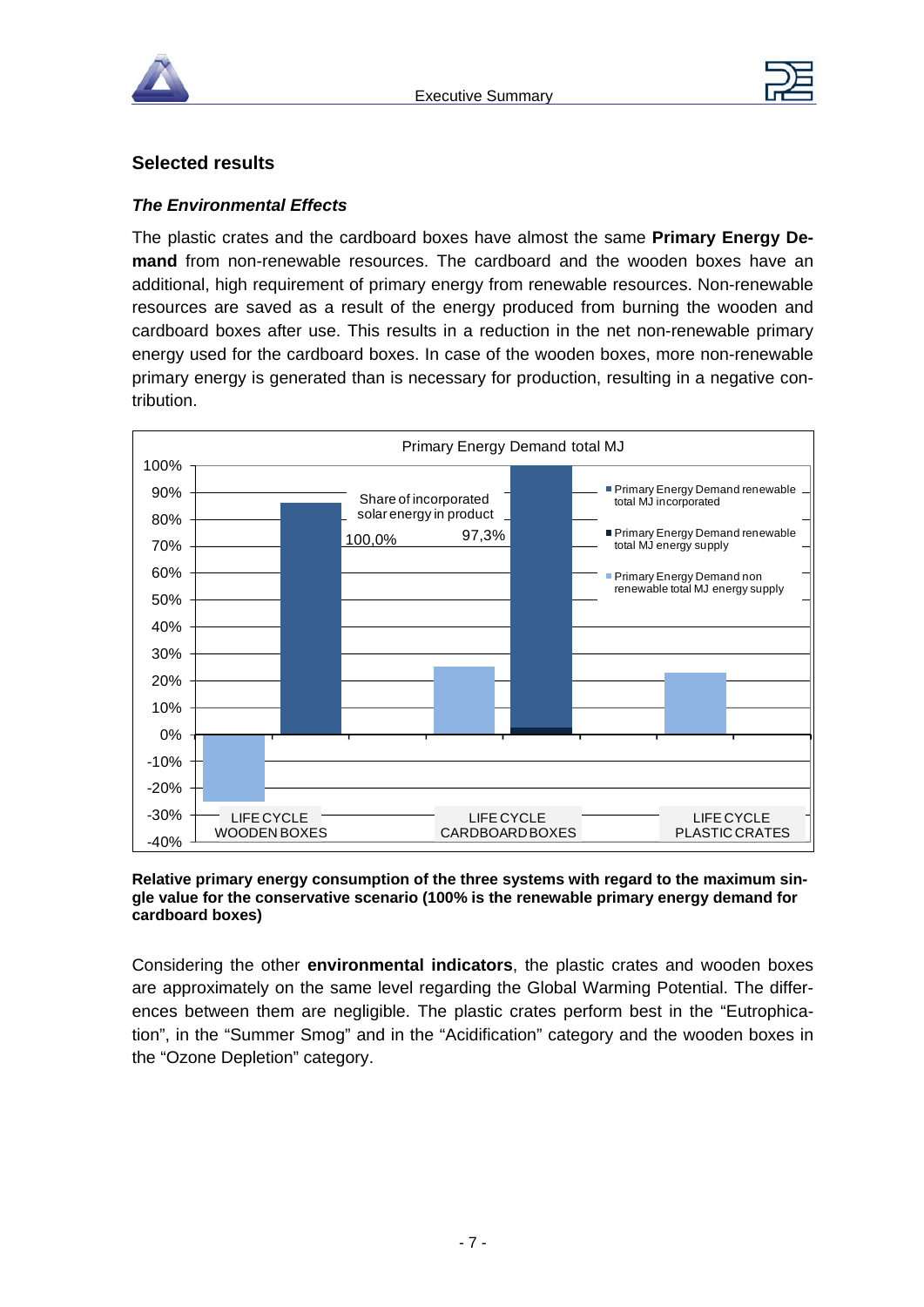



These results do not change significantly when considering the technical scenario. The relative values for the cardboard and wooden boxes are the same for the technical and conservative scenario because the impacts are proportional to the amount of fruit and vegetable transported. The plastic crates system performs better in the technical scenario due to the higher-estimated lifetime of the crates.



**Environmental impacts of the plastic crates within the conservative and the technical scenario in relation to wooden and cardboard boxes, taking into account the same transport task** 

Comparing the emissions of the three box systems to annual Europe-wide emissions, the different performances are put into perspective as follows:

The contribution to ozone layer depletion of all three systems is very small compared to the total annual Europe-wide emissions. In other words, all three systems together produce a negligible share of the emissions of all substances in Europe that damage the ozone layer. In all impact categories the contribution of the regarded systems to the total European emissions are not exceeding one part per million. The biggest contributions of the regarded systems are taking place in the "Acidification" Category.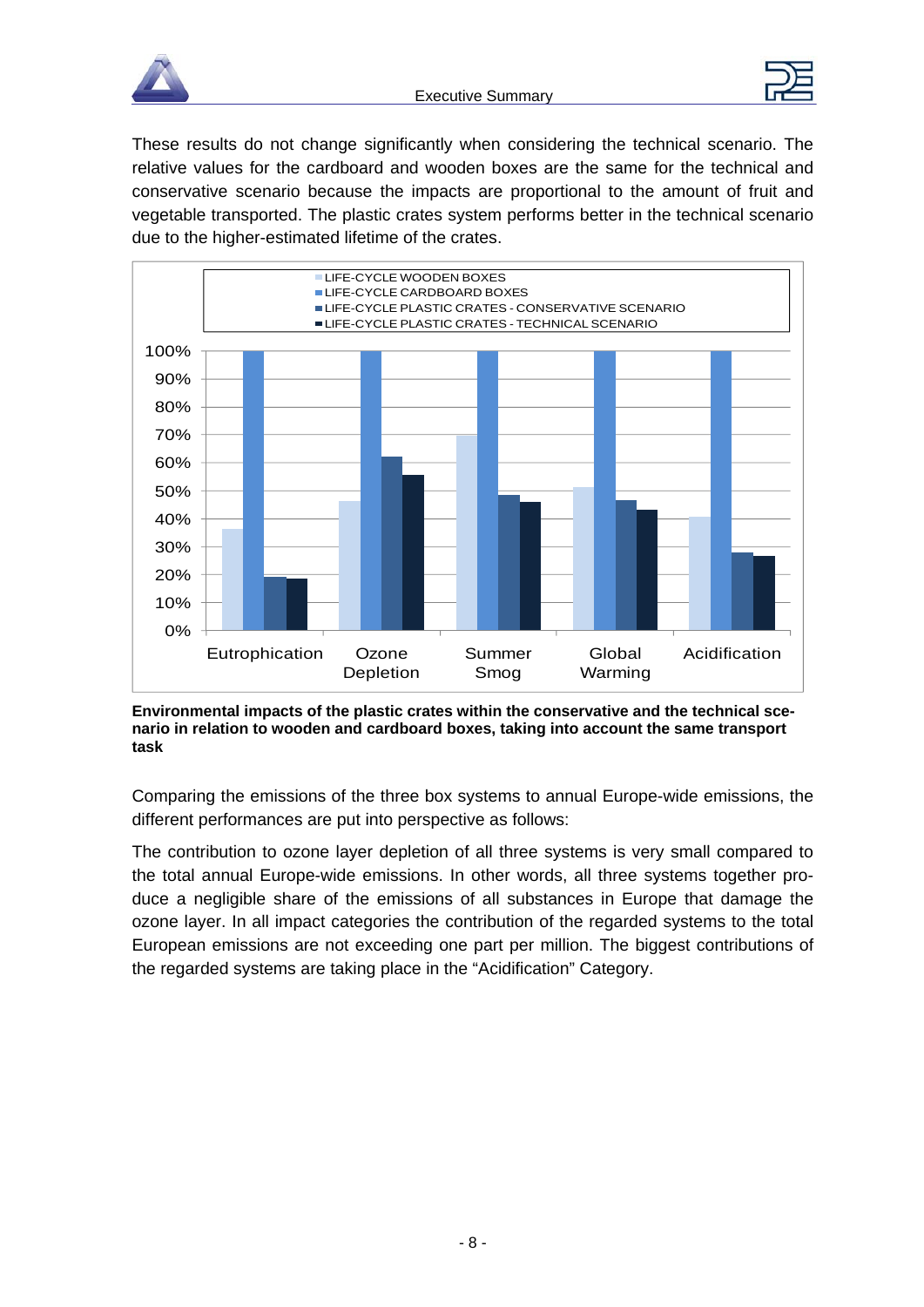





**Contribution of the crate systems to the annual European emissions total** 

For the plastic crates, the assumed lifetime leaves some room for improving the performance. Furthermore, i.e. employing higher shares of secondary granulate for the production of the same type of crate could also improve the results. This approach is however limited by the fact that secondary granulate doesn`t meet the same quality standards as primary granulate.

Considering the breakage rate of 0.47% per year that was determined in the study and assuming that this remains constant, a lifetime of more than 20 years for the plastic crates is possible. With increasing lifetime, the multi-way transport system performs even better than the one-way options.

The poor performance of the cardboard can be attributed to the fact that the fruit and vegetable transport boxes regarded only consist of kraftliner and semi-chemical fluting. These materials are required to provide the cardboard with the necessary stability and protection against moisture. The complex production processes for kraftliner and semichemical fluting are responsible for the higher environmental impacts compared to other materials such as testliner and wellenstoff. These materials are used in other types of cardboard in higher shares, but this is not possible for fruit and vegetable transport boxes. These presented results are true for the considered application; cardboard can have advantages in other applications.

Optimisation potentials for the cardboard packaging include altering the dimensioning of the cardboard boxes to reduce the amount of cardboard actually needed as well as ensuring a more efficient energy recovery from their disposal.

The result of the wooden boxes can be improved by ensuring that the distance the raw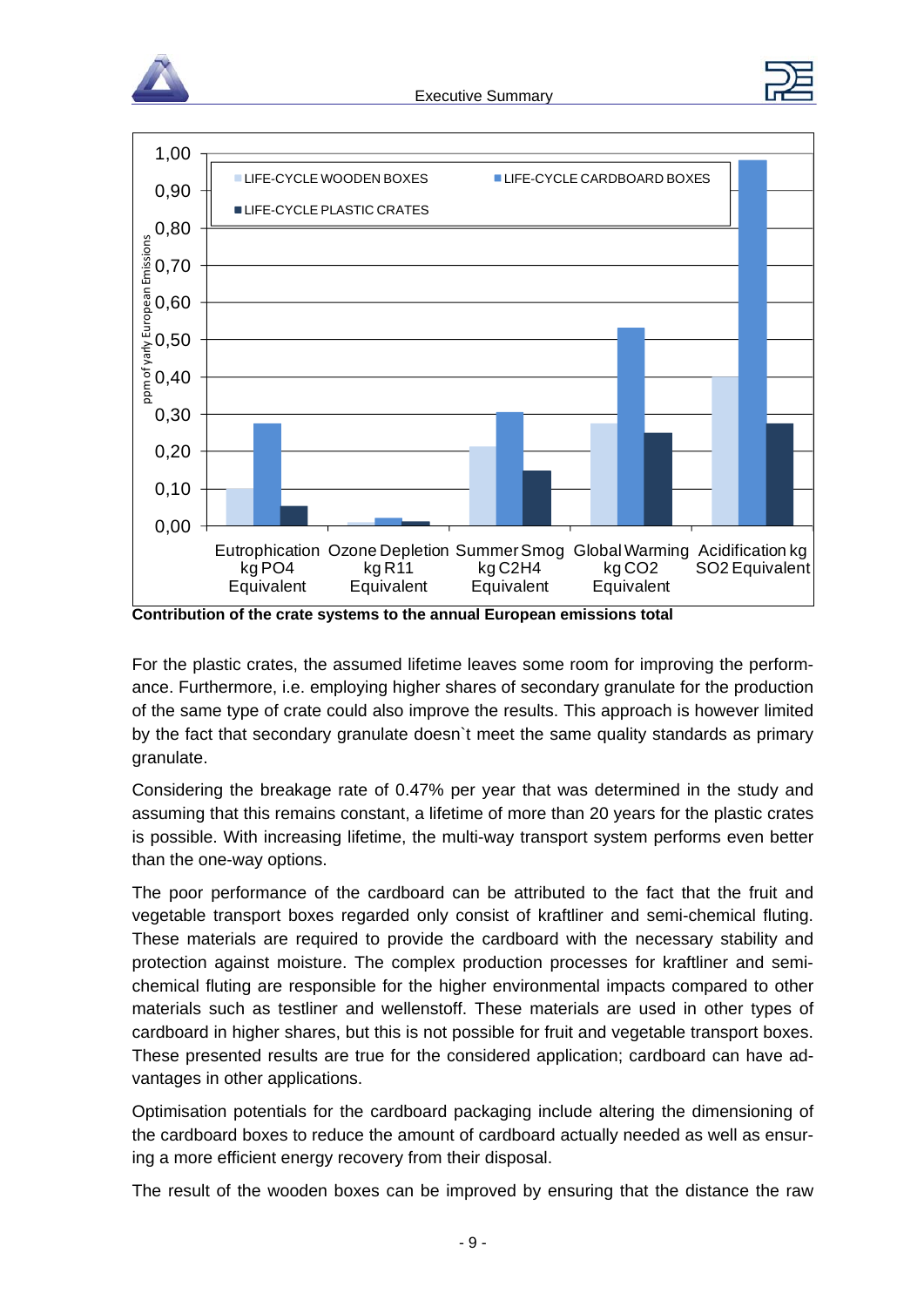



material (wood) has to be transported is kept as short as possible. In addition, one could select a type of wood that is easier to process during production (e.g. poplar) as well as ensure a more efficient energy recovery during thermal recycling.

The concluding evaluation of the study shows that the ecological advantages of the plastic crates multi-way system further increases with a higher number of fillings and a longer lifetime of the crates.

#### *Costs of the Systems*

An analysis of the costs shows that the multi-way system is the most cost-effective over its whole life cycle, in both the conservative and the technical scenarios.



#### **Costs of the three systems compared over the entire life cycle (production of boxes/crates, transportation task (+ if so cleaning) and End-of-life) considering the two scenarios**

Again here, when the plastic crates have a higher lifetime (and thereby more fillings), the benefits of the multi-way system over the one-way systems are even more pronounced.

#### *Social Indicators*

Inventory data on social indicators has not been updated in the scope of this study; therefore results may have changed to a certain extent. Anyhow, the major trends shown here to outline all aspects of the study are very unlikely to have changed.

The production of the cardboard boxes has the highest working-time, followed by the plastic crates and wooden boxes. The share of employment for women is highest for plastic crates with approx. 28 %, followed by wooden boxes with approx. 18 % and cardboard boxes with approx. 5 %.

When considering production and operation, all three systems require a relatively large